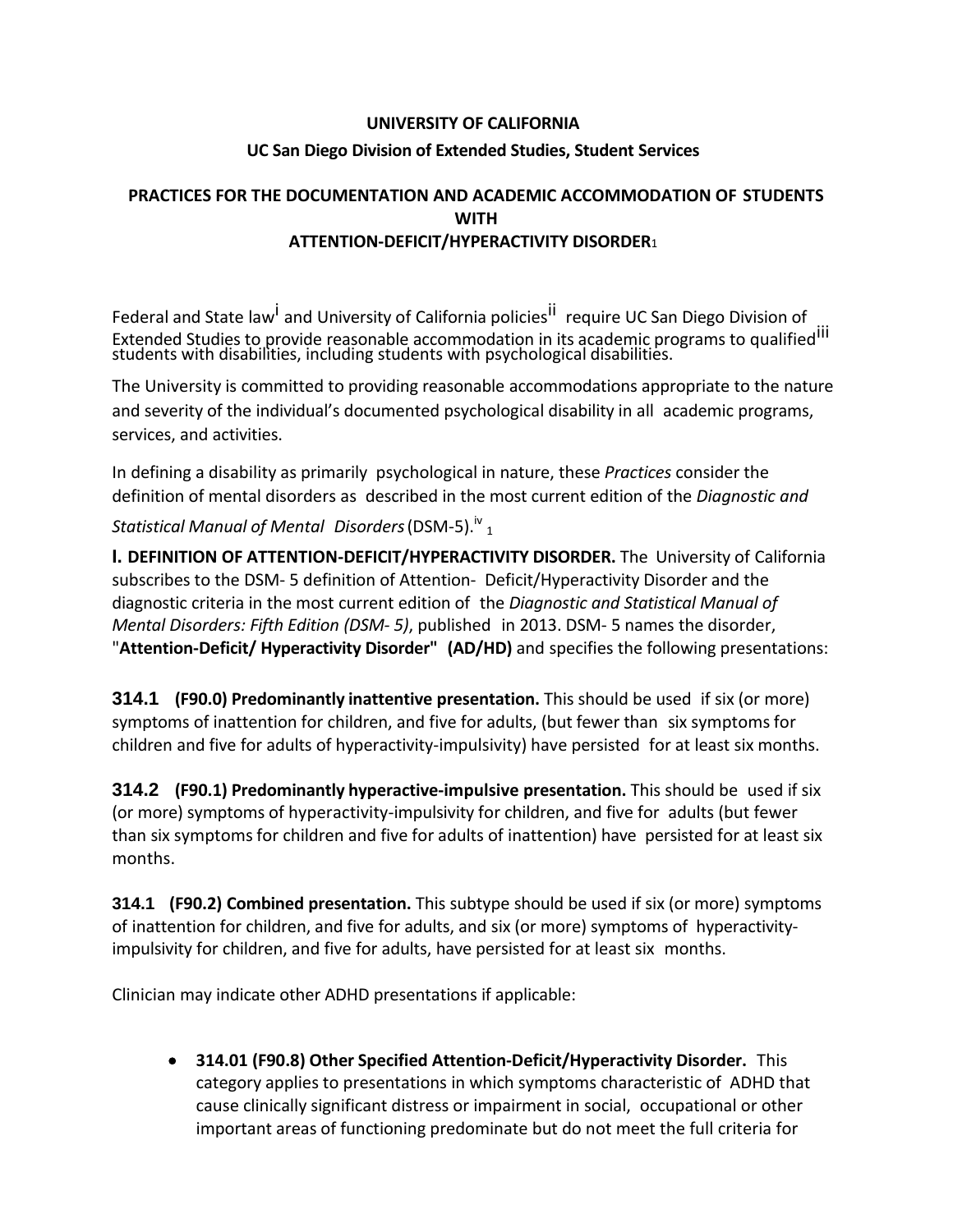ADHD or any of the disorders in the neurodevelopmental disorders diagnostic class.

• **314.01 (F90.9) Unspecified Attention-Deficit/Hyperactivity Disorder**. This category applied to presentations in which symptoms characteristic of ADHD that cause clinically significant distress or impairment in social, occupational or other important areas of functioning predominate but do not meet the full criteria for ADHD or any of the disorders in the neurodevelopmental disorders diagnostic class. The unspecified ADHD category is used in situation in which the clinician chooses not to specify the reason that the criteria are not met for the ADHD or for a specific neurodevelopmental disorder, and includes presentation in which there is insufficient information to make a more specific diagnosis.

## **II. DOCUMENTATION OF ATTENTION-DEFICIT/HYPERACTIVITY DISORDER**

Professionals conducting assessments, rendering diagnoses of AD/HD and making recommendations for accommodations must be qualified to do so. Comprehensive training and relevant experience in differential diagnosis and the full range of mental disorders are essential.

The following professionals would generally be considered qualified to evaluate and diagnose AD/HD provided that they have comprehensive training in the differential diagnosis of AD/HD and direct experience with an adolescent and/or adult AD/HD population: licensed doctorallevel clinical, educational, or neuro-psychologists, psychiatrists, or other professional with training and expertise in the diagnosis of mental disorders. Also appropriate may be diagnoses using a clinical team approach consisting of a variety of educational, medical, and counseling professionals with training in the evaluation of AD/HD in adolescents and adults.

The name, title, and professional credentials of the evaluator – including information about license or certification as well as employment, and state or province in which the individual practices should be clearly stated in the documentation. All reports should be on letterhead, typed, dated, signed and otherwise legible.

An assessment for ADHD must be current. In most cases, this means that a diagnostic evaluation must have been completed within the past three years. If documentation is inadequate in scope or content, or does not address the individual's current level of functioning and need for accommodations, reevaluation may be required. The UC San Diego Division of Extended Studies Student Services Disability Coordinator reserves the right to request updated or supplemental documentation on a case-by-case basis, and may consult with other professionals, as appropriate, regarding the adequacy of a student's documentation. An assessment for AD/HD may include the following:

• Interviews and questionnaires which permit the student to describe current concerns and past problems;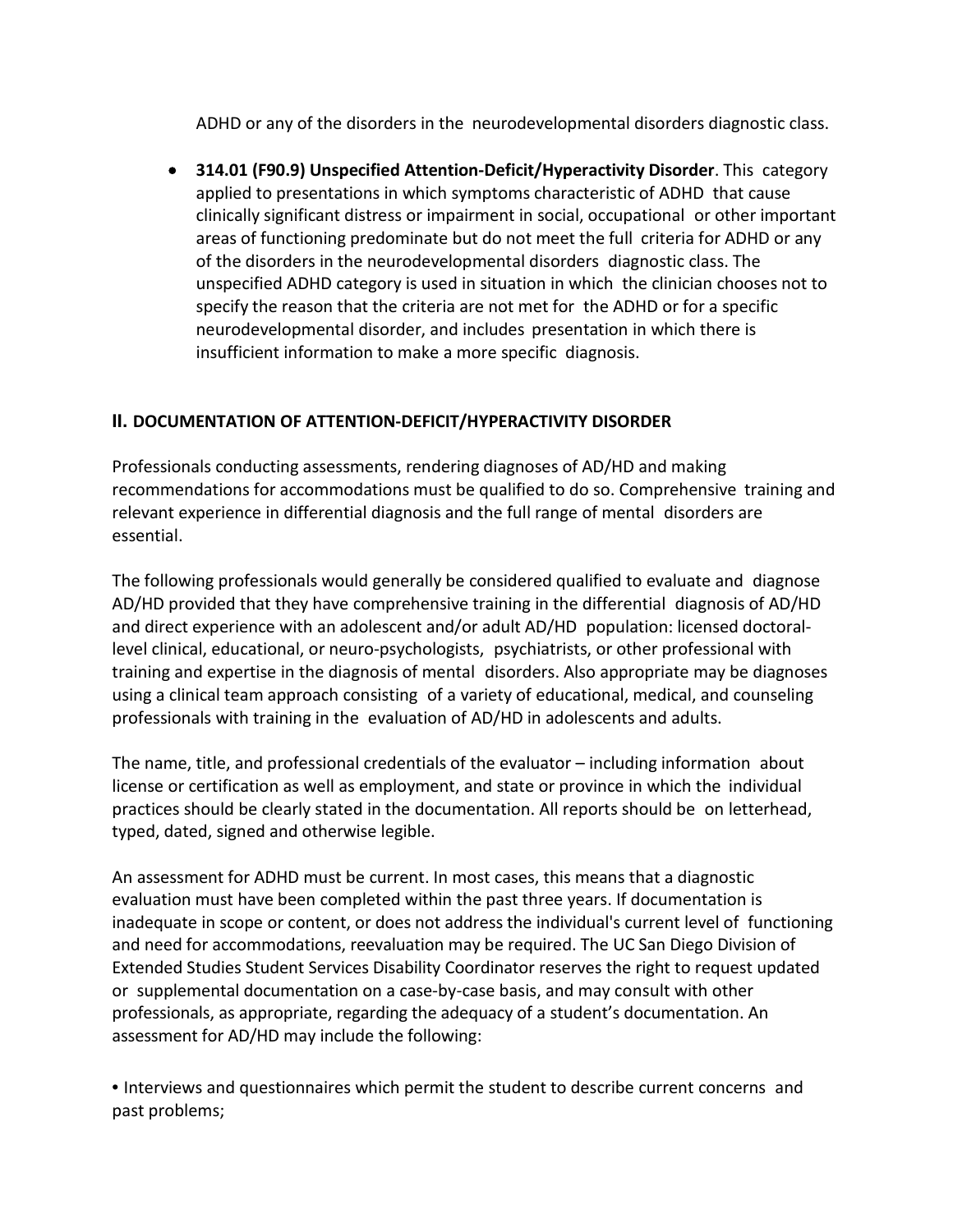• Interviews with significant people in the student's life (for example, parents, spouse, partner, or friends) and/or questionnaires filled out by these people;

• Observations of the student's behavior;

• Complete developmental, educational, and medical histories including specific statements concerning the effects of the student's diagnosed AD/HD in the past and any current functional limitations;

• The exact diagnosis (including secondary diagnoses and medical condition information), date of diagnosis, and specification of the diagnostic criteria on which the diagnosis was based (for example DSM- 5);

• An evaluation of the effectiveness of past and current medications prescribed for the ADD/ADHD symptoms, an evaluation of the effectiveness of behavioral interventions; and its effect on that student that must include any medication used by the student during the assessment process;

• A summary of assessment findings. If the student is found to have a *disabling condition*, the assessment summary must include a description of the current limitation(s) imposed by the disorder.

(*Note that tests of intelligence, cognition/ information-processing, and academic achievement, which may not be part of the diagnostic process itself, may be needed by a disabilities specialist to determine appropriate accommodations and services for a student with ADD/ADHD*. *Therefore, it is recommended that educational testing be part of the evaluation process.*)

## **III. ACCOMMODATIONS AND SERVICES**

Each student with ADD/ADHD should be provided with accommodations and services that are appropriate to the student's disability-related academic needs. It is the responsibility of the UC San Diego Division of Extended Studies Student Services Disability Coordinator to determine whether the student is eligible for services and, if so, provide appropriate accommodations and services based on the documentation provided and in consultation with the student and other

professionals, as appropriate.<sup>V</sup> It is the responsibility of students who seek accommodations and services from UC San Diego Division of Extended Studies to provide comprehensive written documentation of their disabilities. With the informed consent of each student, the UC San Diego Division of Extended Studies Student Services Disability Coordinator may contact the professional(s) who made the diagnosis, requesting further information in order to determine the most appropriate and reasonable accommodations.

University accommodations and support services for a student with ADD/ADHD should be designed to minimize the limitations imposed by the student's disability, thus providing an equal opportunity to learn, and to demonstrate what the student has learned in an academic setting. Academic accommodations should be provided in the most integrated setting possible and designed to meet the disability-related needs of qualified individuals without fundamentally altering the nature of the instructional programs or any licensing requirements specified by the student's intended profession.